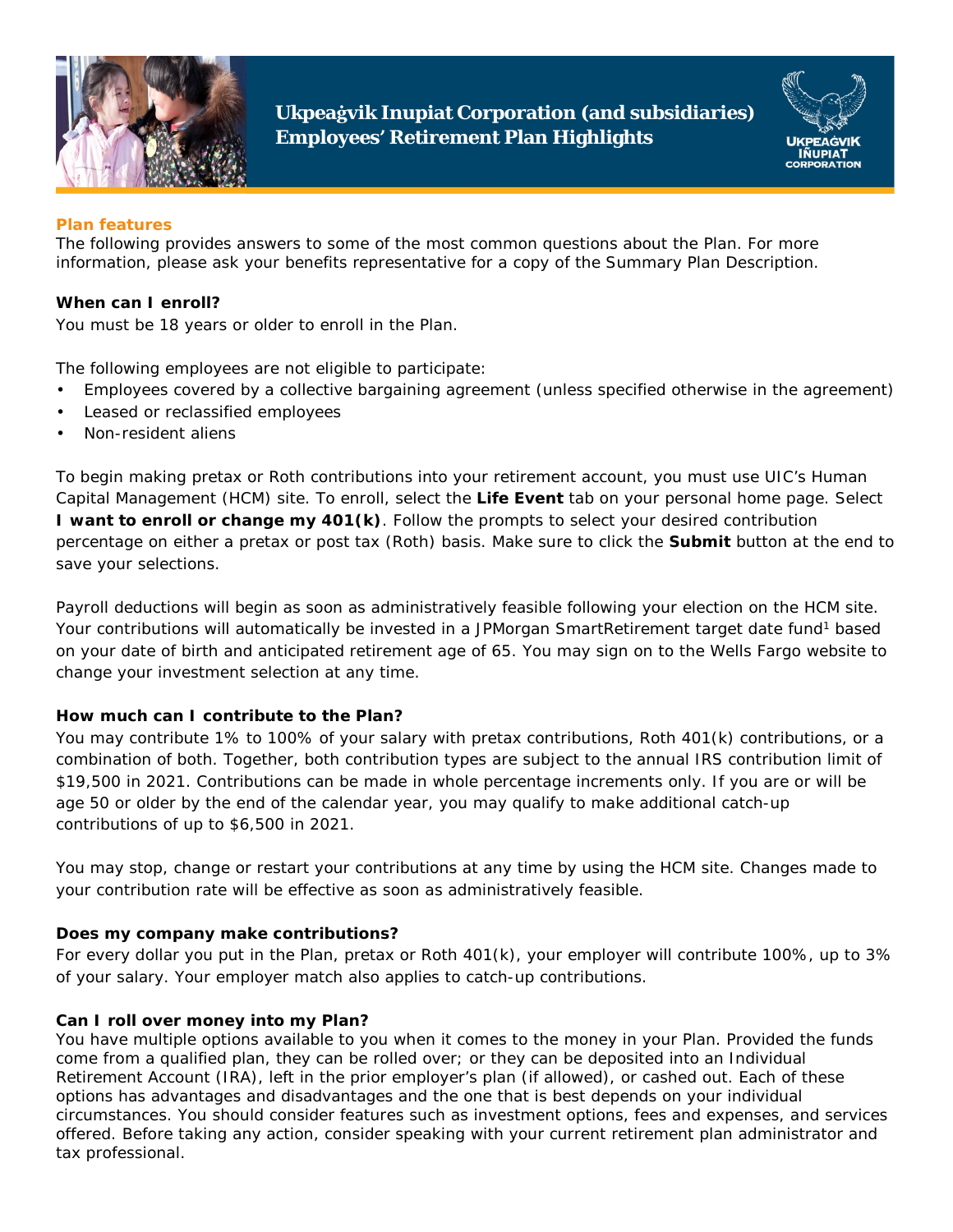To access the Incoming Rollover Contribution form you will need, sign on to your retirement account and go to **Plan Forms** under the **Plan Information** tab.

## **How can I automatically rebalance my account?**

A feature selected by your employer, your Plan provides you with an option to help you maintain your account's targeted asset allocation with automatic rebalance. Rebalancing your account on a regular basis may help to keep your investments in line with your chosen risk level and asset allocation.

If you choose to invest in a JP Morgan SmartRetirement<sup>®</sup> fund, automatic rebalancing is taken care of for you since it is a built-in feature of the fund.

If you select investments from the individual fund options in your Plan, you have the option to add automatic rebalancing to your account. After you enroll in the Plan, you can add automatic rebalancing by signing on to your account at **wellsfargo.com** or by calling **1-800-SAVE-123 (1-800-728-3123)**.

### **Do I have a self-directed brokerage account option?**

Yes. In addition to the core Plan investment options, your Plan offers a self-directed brokerage account (SDA) that allows you to establish a brokerage account within your retirement Plan. A self-directed brokerage account is a separate investment account within your Plan that offers expanded investment flexibility and control over how you choose to invest your money. To set up a Wells Fargo SDA account, call **1-800-SAVE-123 (1-800-728-3123)** to speak to a retirement professional, who will connect you with Wells Fargo Advisors. After your account is open, use the automated telephone system at **1-800-211-8743** to review account information, get real-time quotes, and place trades; or visit **wellsfargo.com** to view your account online.

### **When do I become vested in my account?**

Vesting refers to your "ownership" of a benefit from your Plan. You are always 100% vested in the money you contribute to the Plan and the earnings on that money.

You are immediately 100% vested in your employer's matching contributions.

### **Are loans permitted?**

You may borrow up to \$50,000 or 50% of your vested balance, whichever is less. The minimum loan amount is \$1,0002*.*

# **Connect with your retirement Plan**

### **Computer: wellsfargo.com**

To get started, select **Enroll** at the top of the page to register for online access. If you have other Wells Fargo accounts that you access online, sign on using the same username and password you use for those accounts. After registering, select your retirement plan name from the Account Summary page and view your online retirement plan Dashboard.

### **Call us: 1-800-SAVE-123 (1-800-728-3123)**

To access your account by phone, contact the Retirement Service Center. Representatives are available to answer questions Monday through Friday from 3:00 a.m. to 7:00 p.m. Alaska Time.

### **Stay informed**

**Sign up to receive retirement plan information by email.** While online, receive account statements, Plan information, and retirement planning resources by signing up for e-delivery.